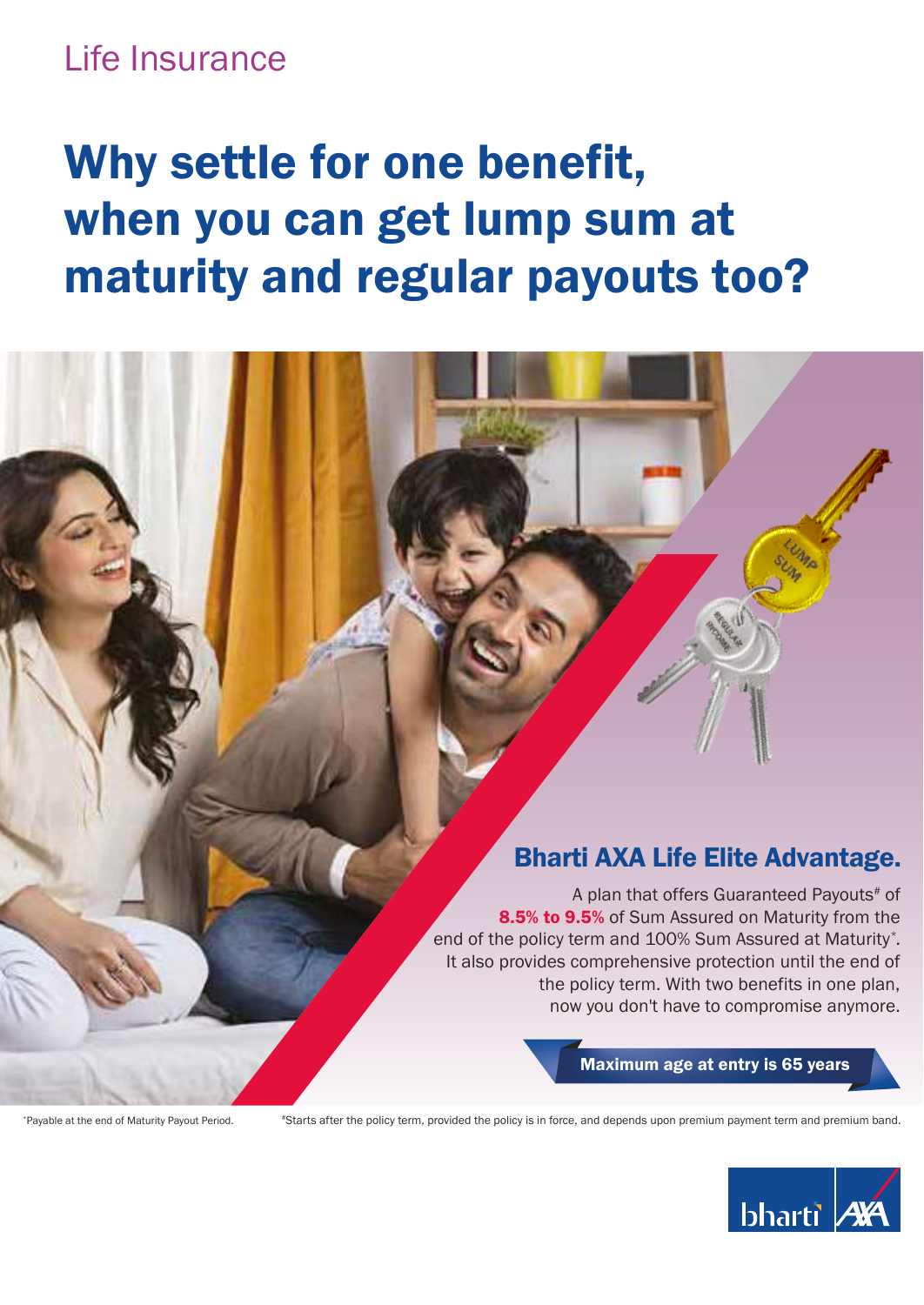### Bharti AXA Life Elite Advantage - A Non-Linked, Non-Participating Individual Life Insurance Savings Plan

With increasing responsibilities, your life stage needs change and the desire to fulfill the dreams of your loved ones becomes stronger. You wish the best for your family and tending to their needs is your priority. Your child's education, renovating your house, a long overdue vacation or securing your golden years, the list just keeps on increasing with time. You also want your family to be financially protected in case something unfortunate were to happen. You will always be willing to walk that extra mile to ensure that their needs and dreams are provided for and that they lead a protected, comfortable life, both today, as well as in the years to come.

At Bharti AXA Life, we have decided to act. We present to you Bharti AXA Life Elite Advantage (A Non-Linked, Non-Participating Individual Life Insurance Savings Plan) that offers benefits of a savings product and protection for your family in case something unfortunate were to happen. It provides guaranteed regular returns after the end of the policy term, so that the payouts continue even after the Life Cover period is over. You will also receive Sum Assured at the end of Maturity Payout Period provided the policy is inforce and all due premiums are paid. The life insurance cover available with this plan ensures protection for your loved ones in case of any eventuality and the payouts with Bharti AXA Life Elite Advantage are passed onto your family provided the policy is in force, thus, helping ensure that your loved ones continue to lead the same lifestyle that you have worked so hard for.

#### About us:

Bharti AXA Life Insurance is a joint venture between Bharti Enterprises, one of India's leading business groups with interests in telecom, agri business and retail, and AXA, one of the world's leading organisations with interests in financial protection and wealth management. The joint venture company has a 51% stake from Bharti and 49% stake of AXA.

As we further expand our presence across the country with a large network of distributors, we continue to provide innovative products and service offerings to cater to specific insurance and wealth management needs of customers. Whatever your plans in life, you can be confident that Bharti AXA Life will offer the right financial solutions to help you achieve them.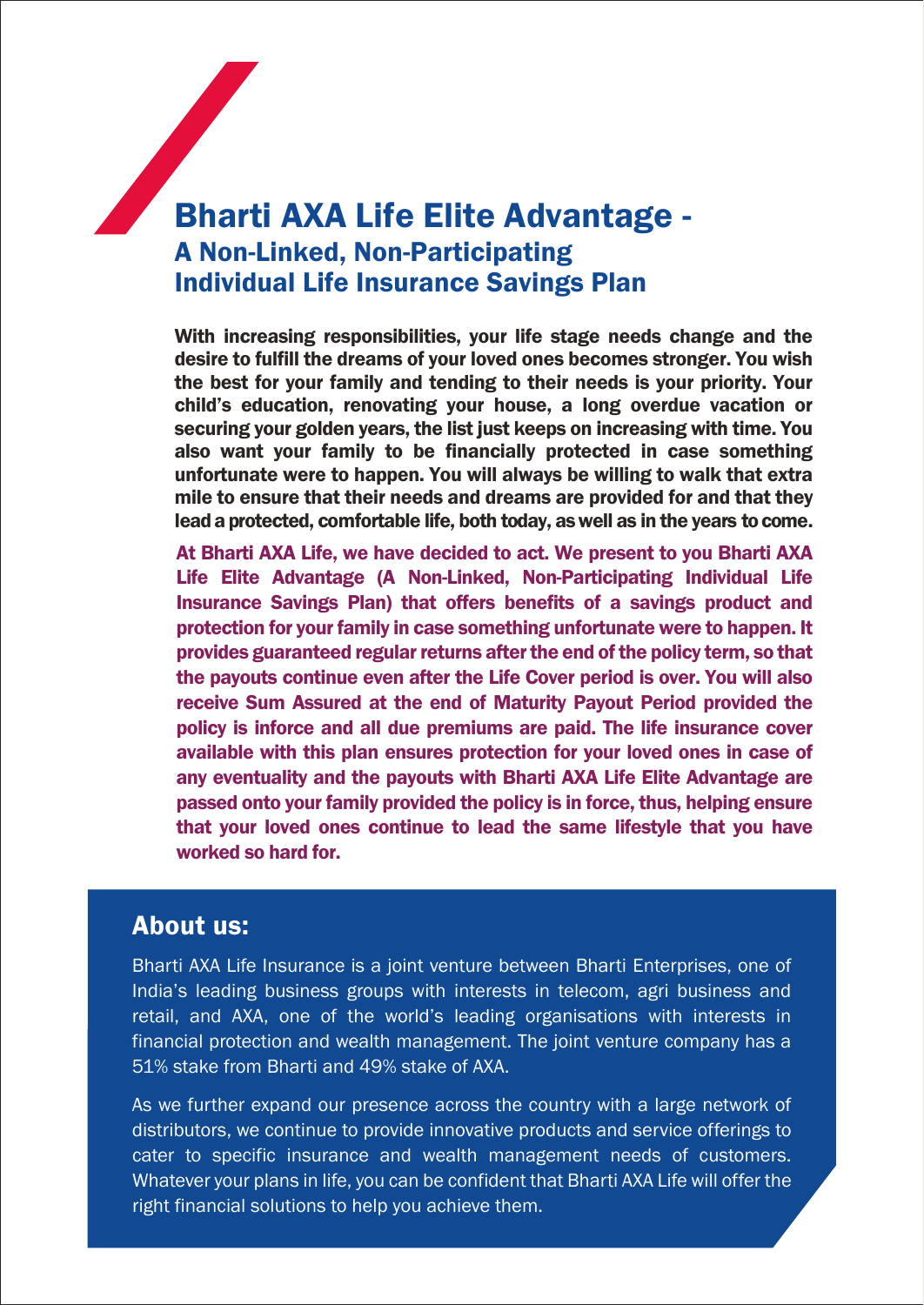## Advantages with Bharti AXA Life Elite Advantage

#### Option to choose your Premium Payment Term

There are three Premium Payment Terms available. You can opt between a Premium Payment Term of 5, 7 and 12 years. The Policy Term depends upon the premium term chosen.

#### Basic Life Insurance Cover

Get Higher of Sum Assured on Maturity or 11 times the base Annualised Premium or 105% of premiums paid until date of death, in case of an unfortunate event of loss of life of the Life Insured.

#### Maturity Benefit

In case the Life Insured survives till the maturity of the Policy and all premiums are duly paid, then the benefits, as mentioned below, will be payable to the Policyholder.

#### • Guaranteed Payout

A percentage of Sum Assured on Maturity is paid during the Maturity Payout Period.

#### • Sum Assured

100% of Sum Assured on Maturity is paid at the end of  $20<sup>th</sup>$  year.

#### Tax Benefits

You may be eligible for tax benefits on the premiums paid and on the benefits received [subject to the prevailing provisions.] The tax benefits are subject to change as per change in tax laws from time to time.

Guaranteed Payouts after the completion of the policy term until maturity, provided the policy is in force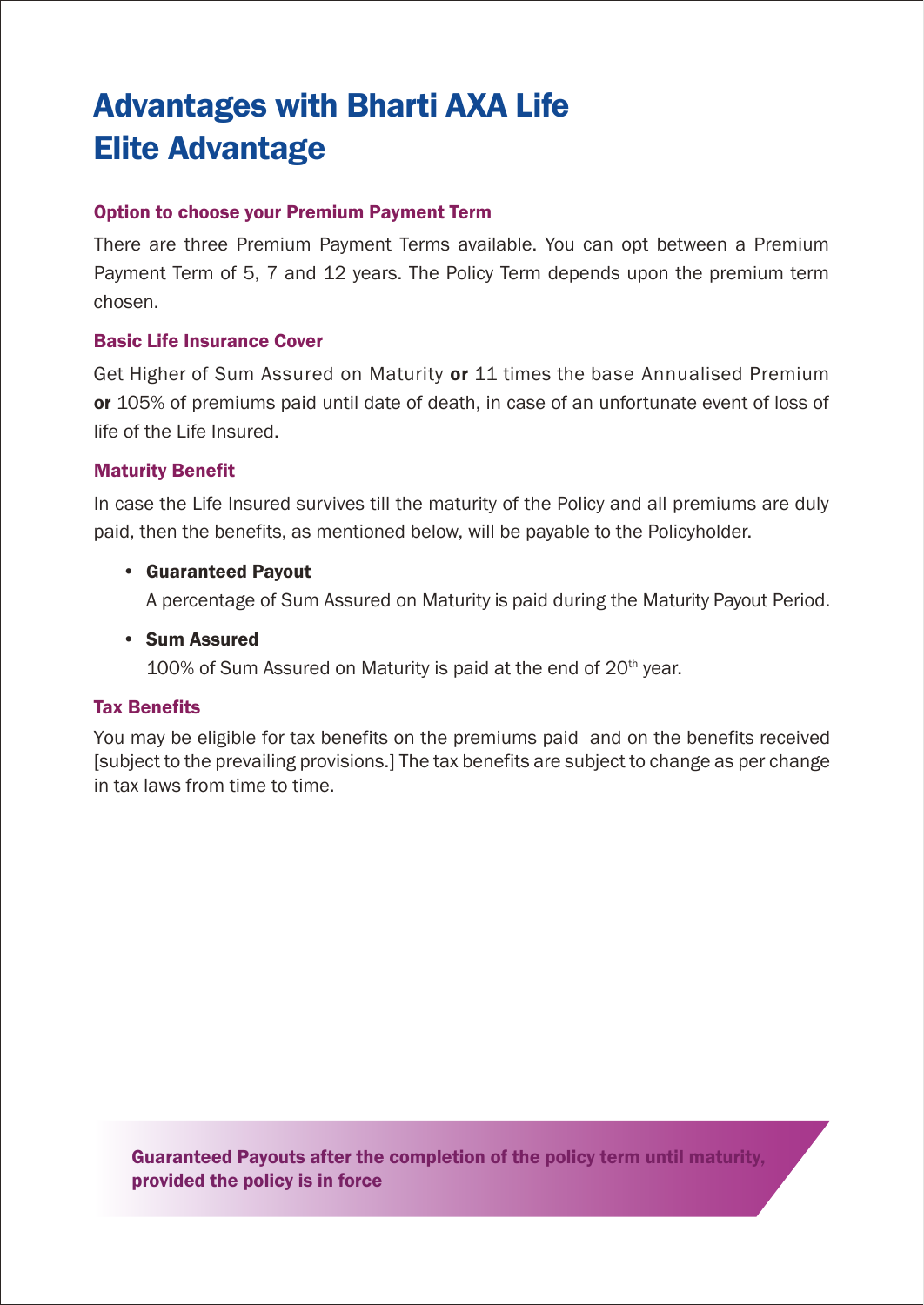## Key benefits with Bharti AXA Life Elite Advantage

#### Maturity Benefit

If the Life Insured survives till the maturity of the Policy and all premiums are duly paid, then the benefits, as mentioned below, will be paid to the Policyholder.

#### 1. Guaranteed Payout

A percentage of Sum Assured on Maturity is paid during the Maturity Payout Period starting from the end of the policy term till the end of the  $19<sup>th</sup>$  year. The frequency of the guaranteed payout will be Annual/Semi-Annual/Quarterly as chosen by the Policyholder.

#### 2. Sum Assured

 $100\%$  of Sum Assured on Maturity is paid at the end of  $20<sup>th</sup>$  year from the Policy Date.

The percentage of Guaranteed Payout depends upon the Policy Term, Premium Payment Term and the Premium Amount as mentioned below:

| <b>Policy</b><br><b>Term</b> | <b>Premium</b><br><b>Payment Term</b> | <b>Guaranteed</b><br><b>Payout</b><br>(End of year) | <b>Annualised</b><br><b>Premium</b><br>(₹) | <b>Guaranteed Payout</b><br>as % of Sum Assured<br>on Maturity |
|------------------------------|---------------------------------------|-----------------------------------------------------|--------------------------------------------|----------------------------------------------------------------|
| 10 years                     | 5 years                               | End of $10th$ to<br>end of 19 <sup>th</sup> year    | 24,000-49,999                              | 8.5%                                                           |
|                              |                                       |                                                     | 50,000-99,999                              | 9%                                                             |
|                              |                                       |                                                     | 1,00,000 and above                         | 9.5%                                                           |
| 12 years                     | 7 years                               | End of $12th$ to<br>end of 19 <sup>th</sup> year    | 15,000-49,999                              | 8.5%                                                           |
|                              |                                       |                                                     | 50,000-99,999                              | 9%                                                             |
|                              |                                       |                                                     | 1,00,000 and above                         | 9.5%                                                           |
| 12 years                     | 12 years                              | End of $12th$ to<br>end of 19 <sup>th</sup> year    | 12.000-49.999                              | 8.5%                                                           |
|                              |                                       |                                                     | 50.000-99.999                              | 9%                                                             |
|                              |                                       |                                                     | 1.00.000 and above                         | 9.5%                                                           |

The Policyholder has an option to take the above mentioned maturity benefit as a lump sum. The lump sum shall be calculated as a Net Present Value of future payouts at guaranteed rate of 5% p.a.

#### Maturity Payout Period

The Maturity Payout Period is a period post the Policy Term when the guaranteed payouts as shown in the table above and the Sum Assured at Maturity are paid. This is dependent on the Policy Term as shown below:

- For Policy Term of 10 years, the Maturity Payout Period is from the end of  $10<sup>th</sup>$  year till the end of  $20<sup>th</sup>$  year.
- For Policy Term of 12 years, the Maturity Payout Period is from the end of  $12<sup>th</sup>$  year till the end of 20<sup>th</sup> year.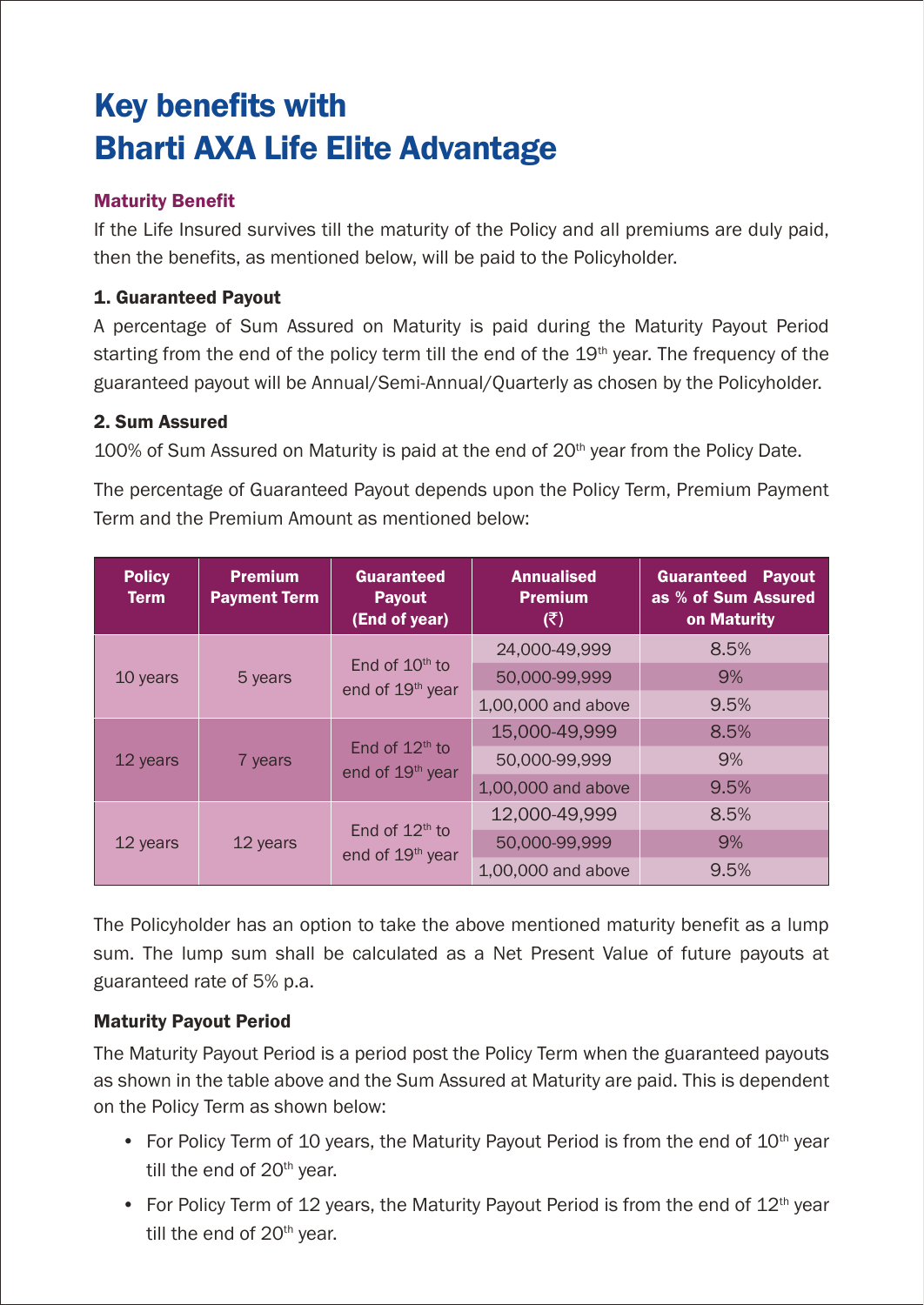#### Death Benefit

In case of the unfortunate event of death of the Life Insured during the Policy Term, the following benefits will be payable to the Nominee, subject to Policy being in force. The Sum Assured on death will be the higher of:

- a) Sum Assured on Maturity, or
- b) 11 times Annualised Premium. or
- c) 105% of all premiums paid (excluding the taxes, rider premiums, underwriting extra premiums and loadings for modal premiums, if any).

In the event of death of the Life Insured:

- a. During the grace period allowed for payment of due premiums: The Death Benefit (after deducting the unpaid due Premium) shall be payable
- b. While the policy is in lapse status: No benefit shall be payable
- c. When the policy is in paid up status: Paid up value on death will be payable
- d. During the Maturity Payout Period: No Death Benefit shall be Payable in case of the death of the Life Insured during the Maturity Payout Period. The unpaid Guaranteed Payout will be paid to the Nominee as per the Schedule mentioned in the Maturity Benefit section and the Sum Assured on Maturity will be paid at the end of 20<sup>th</sup> year.

The nominee has an option to take the above mentioned maturity payout as a lump sum. The lump sum shall be calculated as a Net Present Value of future payouts at a guaranteed rate of 5% p.a. This rate may be revised by the Company from time to time subject to prior approval from IRDA.

On death of the Policyholder (where the Policyholder and Life Insured are different), the Legal heirs of the Policyholder may succeed the erstwhile Policyholder. If none of the Legal heirs are willing to become the Policyholder therein, then the surrender value as applicable will be paid in accordance with the relevant provisions of the Policy to the person/s entitled to receive the same as per law and accordingly all Policy benefits shall stand extinguished.

Choice of Policy Payment Term of 5, 7 or 12 years.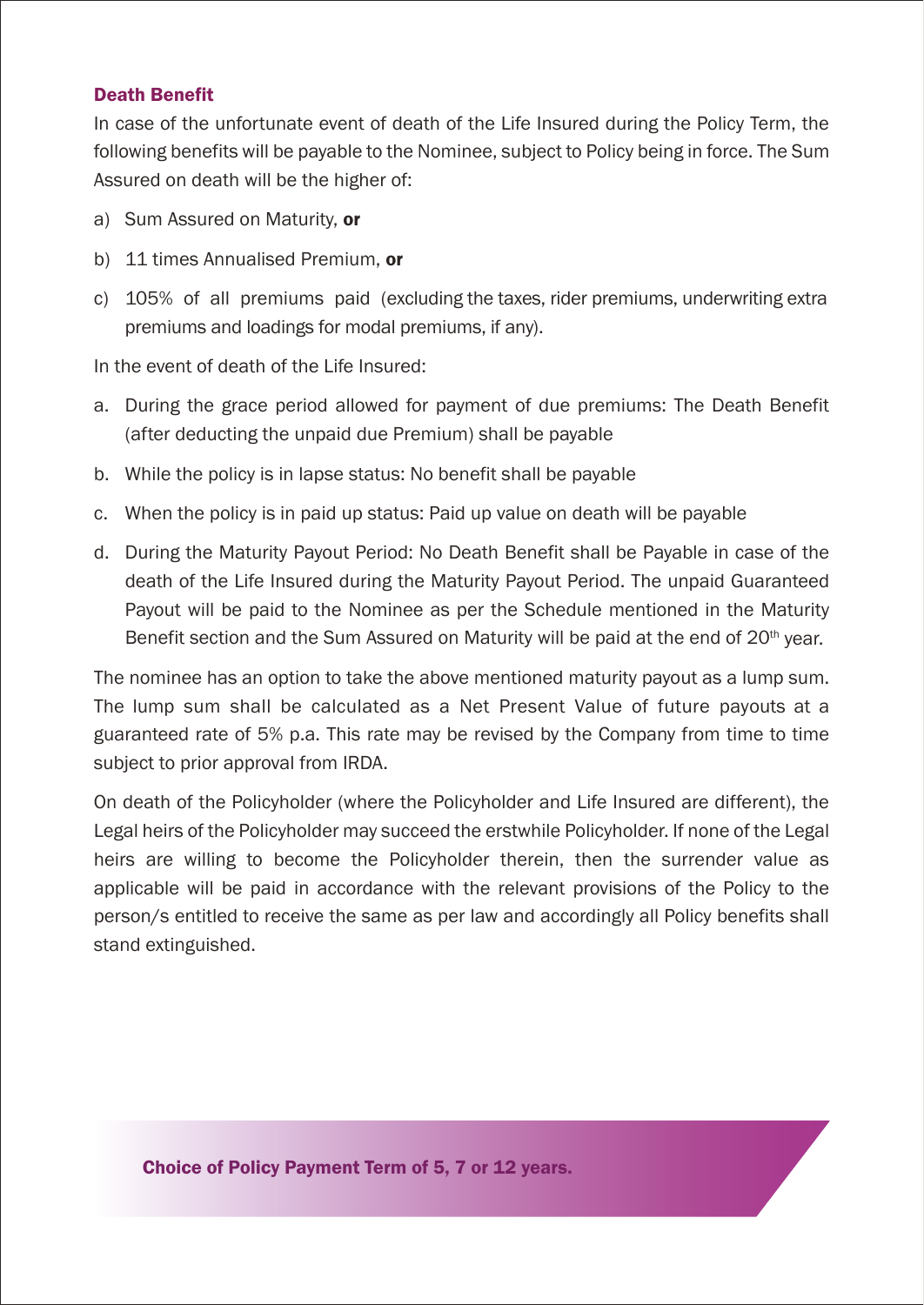### How does this product work?

Bharti AXA Life Elite Advantage is a traditional non-participating savings & protection oriented plan. You pay premium for the chosen Premium Payment Term. At the end of Policy Term, the Maturity Benefit Period will start during which Guaranteed Payouts will be paid from the end of the Policy Term until the end of the  $19<sup>th</sup>$  year. At the end of the  $20<sup>th</sup>$  year,  $100%$  of the Sum Assured on Maturity will be paid to the Policyholder.



### How is my Premium calculated?

- o The Premium amount applicable to you will be dependent on your age, policy term, premium payment mode and Sum Assured chosen by you
- $\circ$  Please note that the premiums applicable will be different for standard and substandard lives.

#### Premium payment mode:

You can choose either Monthly, Quarterly, Semi-annual or Annual payment modes Monthly Premium\* = 0.0867 of Annualised Premium, Quarterly Premium\* = 0.26 of Annualised Premium, Semi-annual Premium = 0.51 of Annualised Premium.

\* Through Auto Pay only.

#### *Applicable taxes (if any) & Cess will be levied as per prevailing rates.*

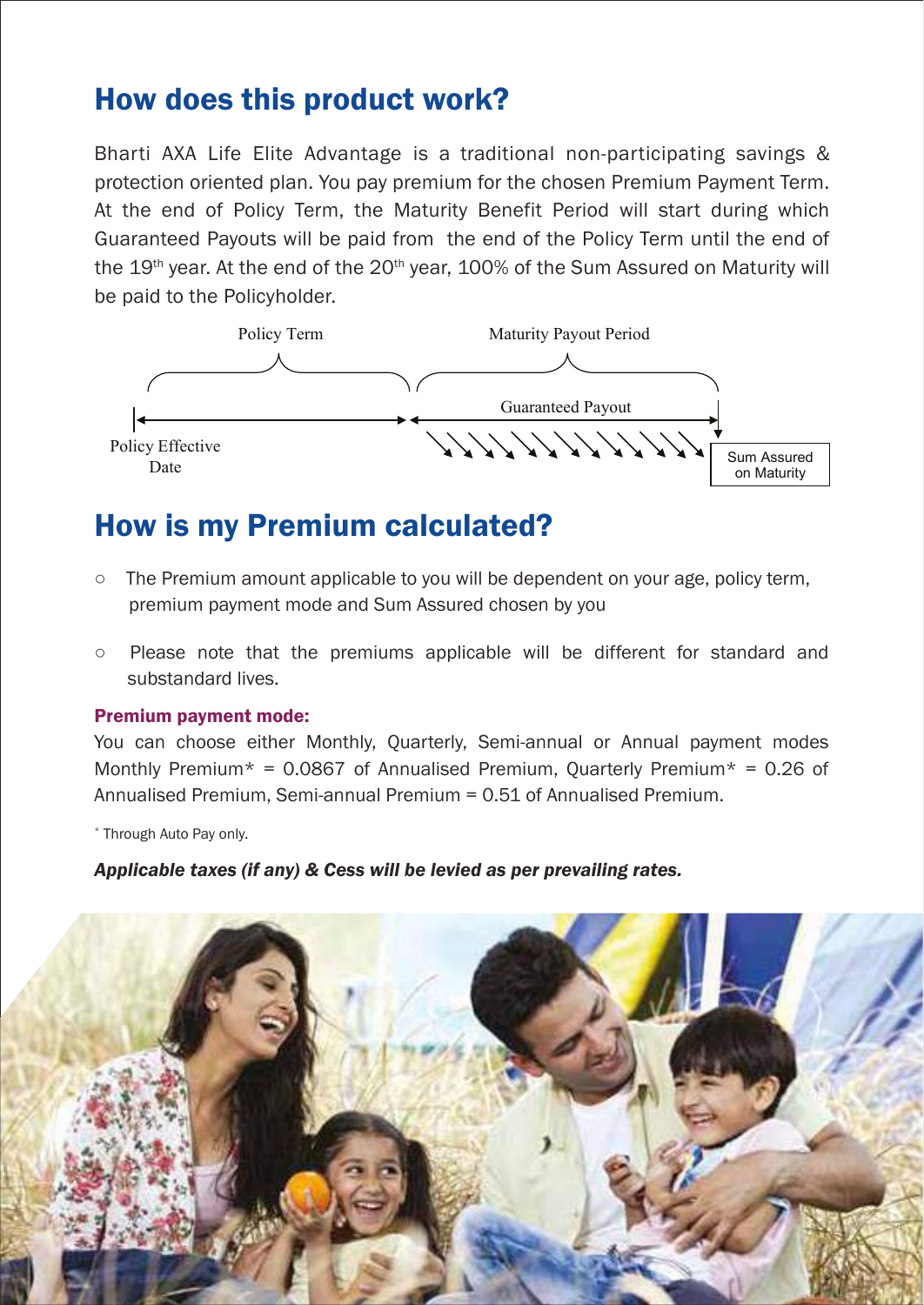## Other Features:

#### Grace period

Grace period is the period given to you from your premium due date, to pay the premium and 30 days for annual/ semi-annual/ quarterly premium payment modes. without any impact on the benefits in your policy. Grace Period is 15 days for monthly mode

#### Loans under policy

Financial burdens cannot be predicted and may arise any time. Thus this policy gives flexibility to take loan from the company. This is only possible if your policy is in force and has acquired surrender value. The loans given under the policy are as per provisions under the policy. Maximum loan amount will not exceed 70% of Surrender Value. The loan outstanding including both the principal and interest will be deducted from any benefits payable and the residual amount (if any) only will be paid to the Policyholder.

The loan which may be granted shall always be within the applicable Surrender Value of the Policy and shall be subject to the terms and conditions as applicable from time to time:

- The minimum amount of loan for a Policy is Rs.15, 000.
- The Policyholder shall assign the Policy absolutely to and be held by the Company as security for Repayment of the loan and interest/allied charges thereon;
- The loan shall carry interest at the rate specified by the Company at the time of advancing the loan.

 The interest rate in a policy loan is not fixed and could be reviewed by the Company on 1st of July every year. This interest rate shall not exceed the sum of (5% and the Base lending rate of State Bank of India at the time of declara tion.) The rate of interest on policy loan as on 1st July 2018 is 10.40% pa.

- In case the policy is in paid up status, then the outstanding loan amount together with the interest shall not be equal to or exceed the Surrender Value of the Policy at any point of time. In case the outstanding loan amount with interest is greater than or equal to the surrender value, the policy shall stand terminated and all future benefits will cease to exist.
- Other terms and conditions as prescribed by the Insurer from time to time.

#### Lapsation

#### If the Policy has not acquired a Surrender Value

In case you do not pay the premiums within your grace period, your policy will lapse and your insurance cover will cease to exist. You have the option to revive the policy within the period given for revival of the policy. At the end of the revival period if the policy is not revived, then the policy will be terminated and no benefits will be payable.

#### If Policy has acquired a Surrender Value

In case you do not pay the premiums within your grace period, your policy will be converted into paid up. You have the option to revive the policy or surrender the policy within the period given for revival of the policy. At the end of the revival period, if the policy is not revived or surrendered, then the policy will continue in paid up status and the paid up value will be payable either on death, or on maturity, or on surrender of the policy.

#### Revival

You have the flexibility to revive all the benefits under your policy within five years of the due date of the premium in default. However, the Company would require: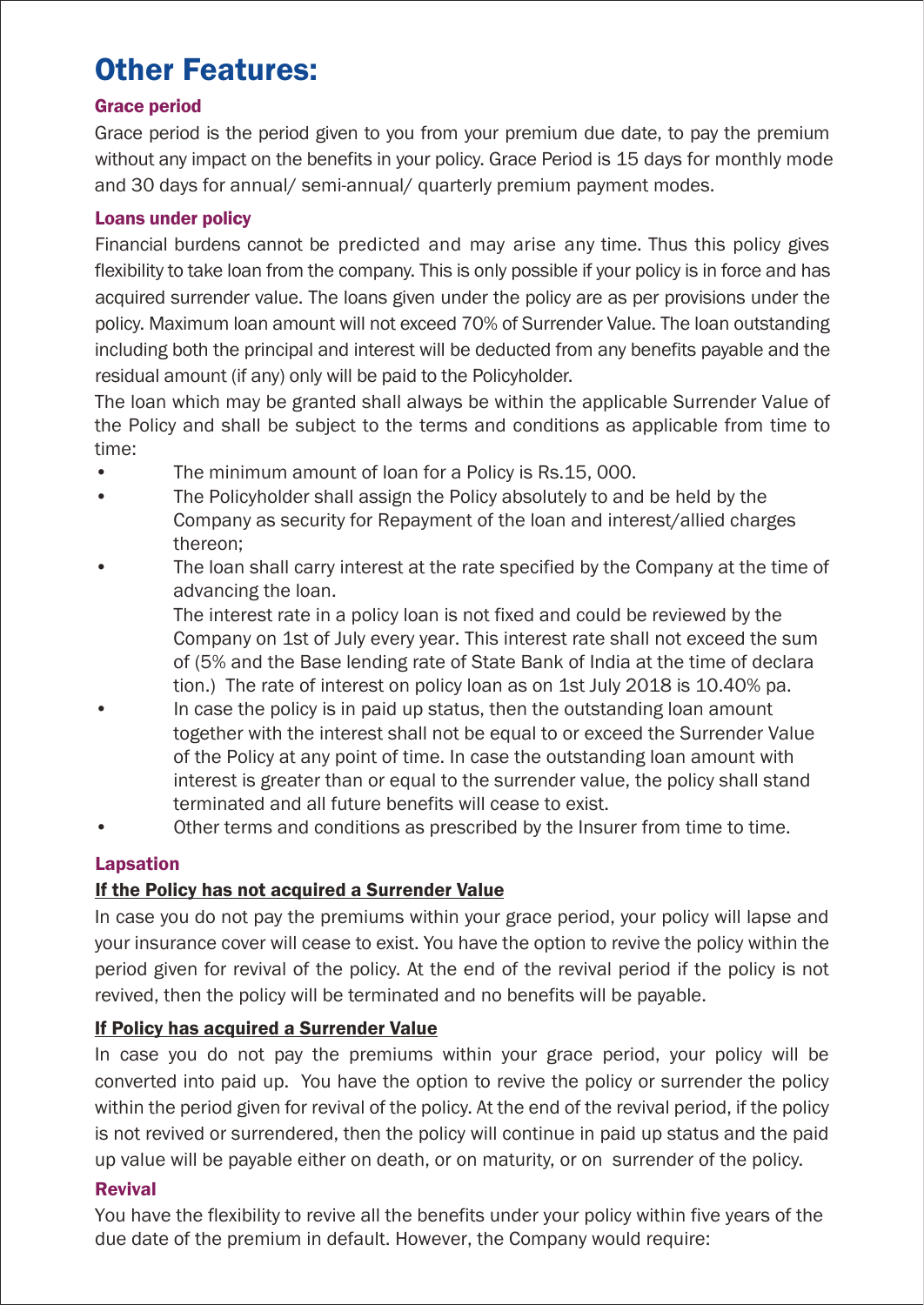- a) A written application from you for revival
- b) Satisfactory evidence of insurability
- c) Payment of an amount equal to all unpaid premiums together with interest at such rate as the Company may charge for such revival, as decided by the Company from time to time, subject to prior approval from IRDAI
- The revival rate of interest for FY 19-20 is 8.04%. d) Terms and conditions as may be specified by the Company from time to time.

#### Reduced Paid-up Value

If you have paid two Annualised Premiums and your policy has lapsed due to any reason, then your policy will be converted into 'paid-up'. Once the Policy becomes paid up, you need not pay any further premiums. The paid-up value will consist of the reduced Sum Assured which will be paid out either on death of the life insured, or on maturity of the policy whichever is earlier.

### Can I surrender my policy?

We would want you to pay premiums regularly and stay invested until maturity to get maximum benefits under the policy. However, in case you are not able to pay all premiums and want to exit the policy earlier, then only the Surrender Value (if acquired) will be payable to you.

#### Surrender Value:

The Policy acquires a Surrender Value provided at least two Annualised Premiums have been paid.

The minimum guaranteed Surrender Value will be as per the table below:

| <b>Policy Year/Premium</b><br><b>Payment Term</b> | Surrender value as a % of sum of premiums paid<br>less all extra premium |         |          |  |
|---------------------------------------------------|--------------------------------------------------------------------------|---------|----------|--|
|                                                   | 5 years                                                                  | 7 years | 12 years |  |
| $\overline{1}$                                    |                                                                          |         |          |  |
| $\overline{2}$                                    | 30%                                                                      | 30%     | 30%      |  |
| 3                                                 | 35%                                                                      | 35%     | 35%      |  |
| $\overline{4}$                                    | 50%                                                                      | 50%     | 50%      |  |
| 5                                                 | 55%                                                                      | 55%     | 55%      |  |
| 6                                                 | 60%                                                                      | 60%     | 60%      |  |
| $\overline{7}$                                    | 70%                                                                      | 65%     | 65%      |  |
| 8                                                 | 80%                                                                      | 70%     | 70%      |  |
| 9                                                 | 90%                                                                      | 75%     | 75%      |  |
| 10                                                | 90%                                                                      | 80%     | 80%      |  |
| 11                                                |                                                                          | 90%     | 90%      |  |
| 12                                                |                                                                          | 90%     | 90%      |  |

The Company may declare Special Surrender Values from time to time, subject to prior approval from IRDAI.

On surrender of the policy, a lump sum amount equal to the higher of Special Surrender Value and Guaranteed Surrender Value as defined in the table above, will be paid to the Policyholder and the contract gets terminated.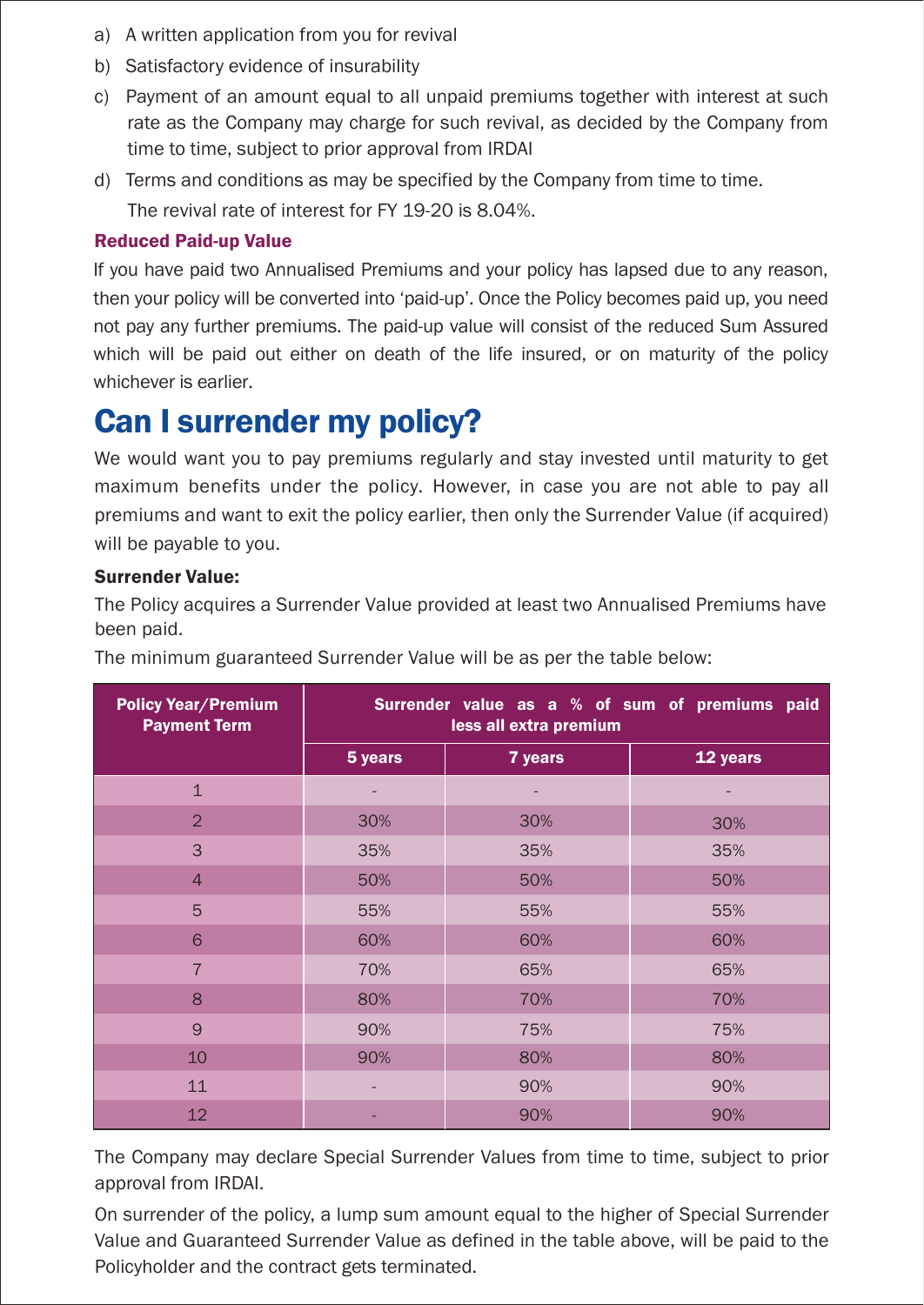### Do I get the flexibility to enhance my protection through additional features?

Yes. To enhance your protection, you may customise your policy by opting for the following rider.

**Bharti AXA Life Hospi Cash Rider:-** (UIN : 130B007V04): This rider allows payment of a fixed benefit for each day of hospitalization and also provides lump sum benefit in case of surgery

**Bharti AXA Life Term Rider:-** (UIN: 130B009V02): Under this rider the policyholder can increase the life insurance coverage for a nominal premium.

Bharti AXA Life Accidental Death Benefit Rider:- (UIN: 130B008V02): Under this rider you will receive additional sum assured as chosen in case of unfortunate event of death due to an accident.

Bharti AXA Life Premium Waiver Rider:- (UIN: 130B005V04 ): Under this rider in case of the unfortunate event of death, Total Permanent Disability or critical illness (in case of Policyholder) and Critical Illness (in case of Life Insured) the future premiums are waived off and the benefits under the policy will continue.

The Premium pertaining to health related or critical illness riders shall not exceed 100% of premium under the Base Policy, the Premiums under all other life insurance Riders put together shall not exceed 30% of premiums under the Base Policy and any benefit arising under each of the above mentioned Riders shall not exceed the Sum Assured under the Base Policy.

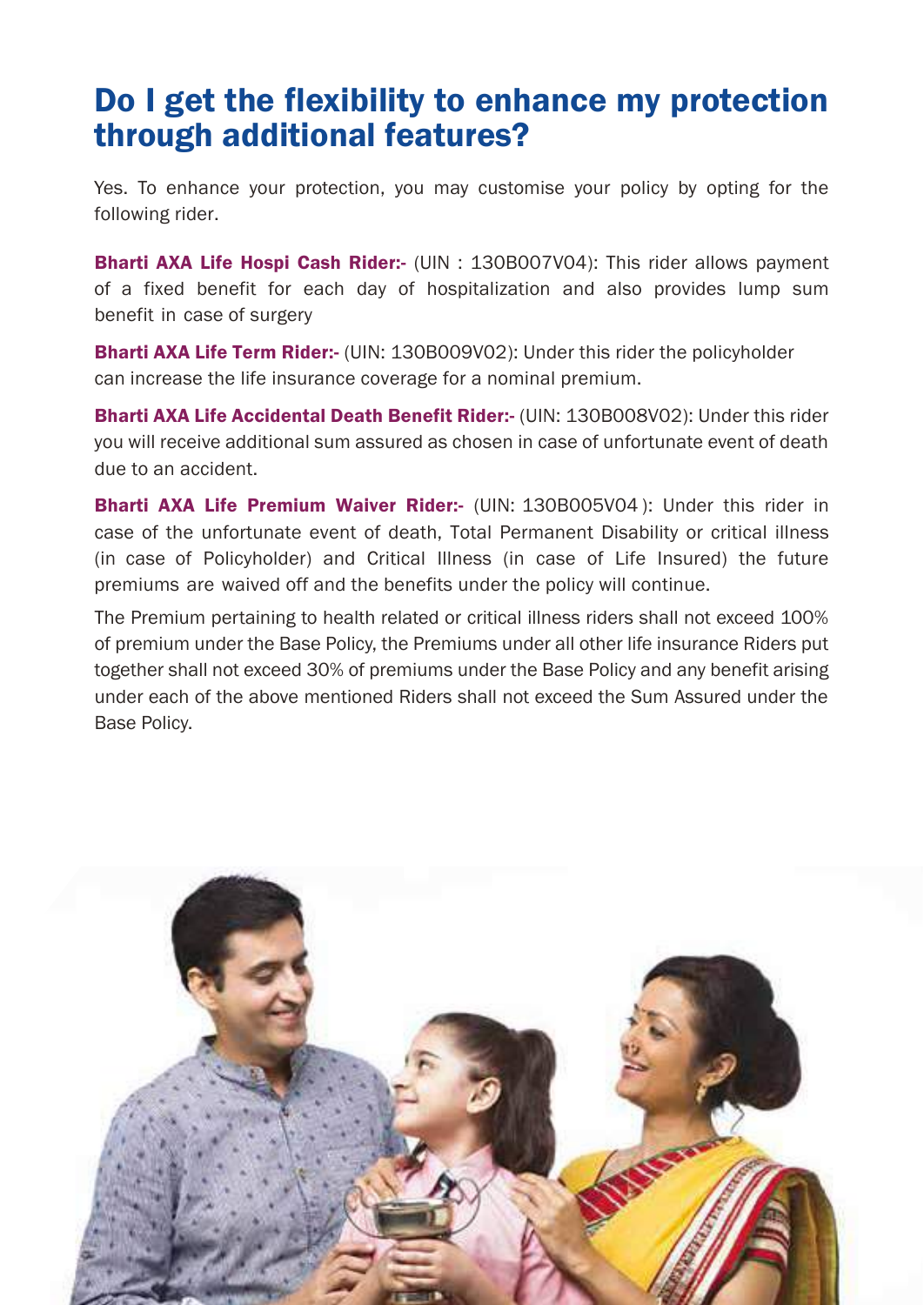#### Boundary Conditions

| <b>Parameter</b>                               | <b>Eligibility Criteria</b>                                                                                                                                                  |  |
|------------------------------------------------|------------------------------------------------------------------------------------------------------------------------------------------------------------------------------|--|
| Minimum age at entry (age as on last birthday) | 8 years for 10 year Policy Term<br>6 years for 12 year Policy Term<br>(The risk coverage will start immediately<br>on policy commencement for all lives<br>including minors) |  |
| Maximum age at entry (age as on last birthday) | 65 years                                                                                                                                                                     |  |
| Maximum Maturity Age (age as on last birthday) | 75 years for 10 year Policy Term<br>77 years for 12 year Policy Term                                                                                                         |  |
| Minimum Sum Assured                            | Depends on the minimum premium                                                                                                                                               |  |
| <b>Minimum Annualised Premium</b>              | ₹ 24,000 for 5 year Premium Payment Term<br>₹ 15,000 for 7 year Premium Payment Term<br>₹ 12,000 for 12 year Premium Payment Term                                            |  |
| <b>Policy Term</b>                             | 10 and 12 year                                                                                                                                                               |  |
| <b>Premium Payment Term</b>                    | 5 years for 10 year Policy Term<br>7/12 years for 12 year Policy Term                                                                                                        |  |
| <b>Premium Payment Modes</b>                   | Annual, Semi-Annual, Quarterly*, Monthly*                                                                                                                                    |  |
| <b>Maturity Payout Period</b>                  | End of $10^{th}$ year till end of $20^{th}$ year for<br>10 year Policy Term<br>End of $12th$ year till end of $20th$ year for<br>12 year Policy Term                         |  |
| <b>Guaranteed Payout frequency</b>             | Annual, Semi-Annual, Quarterly                                                                                                                                               |  |

\* Through Auto Pay only.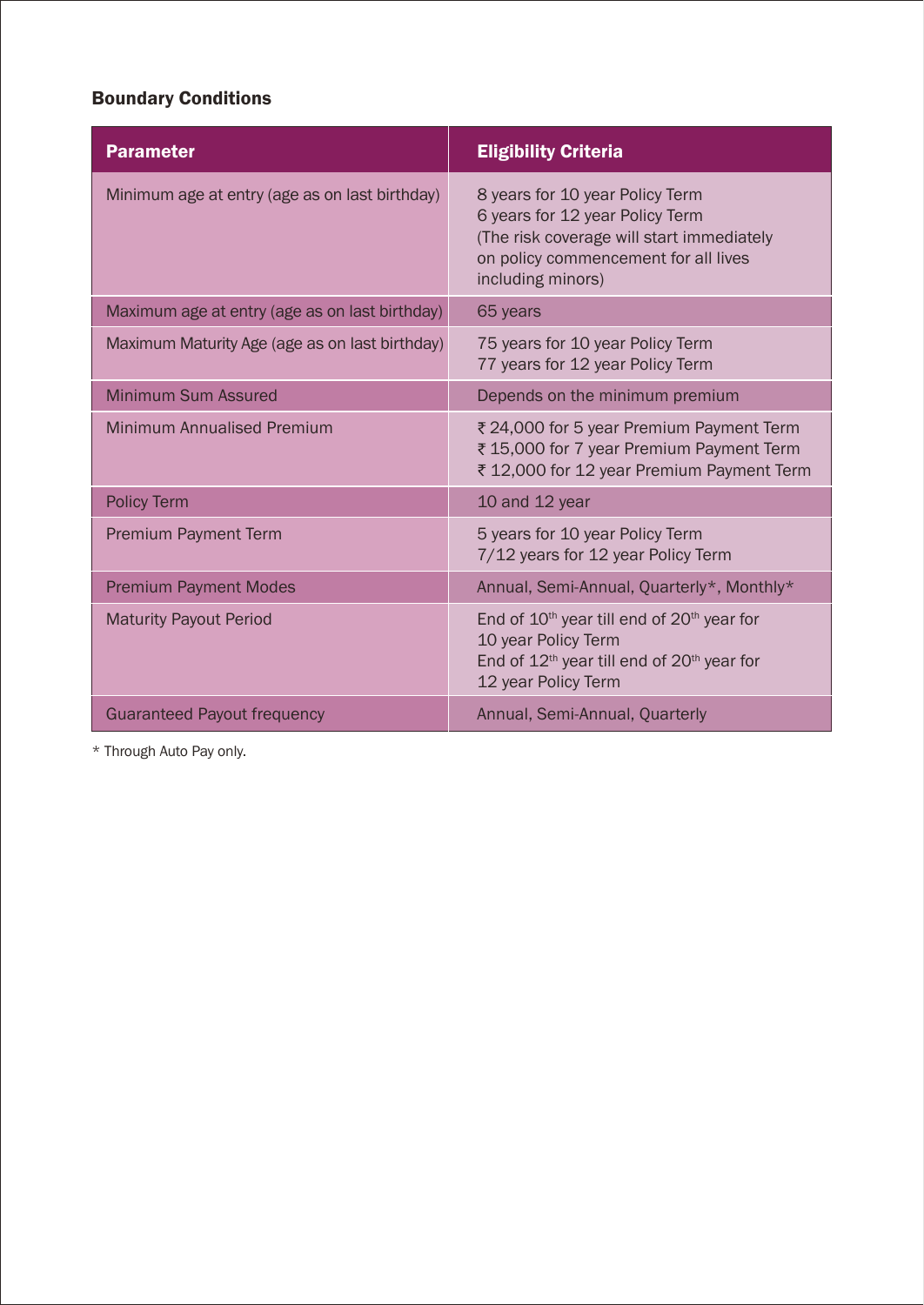## Case Study (For illustration purpose only):

Mohan is 35 years old. He is married and has a 1 year old daughter. His wife is a homemaker.

#### Concerns:

- 1. He is concerned about expenses that he would incur when his daughter grows up. For e.g. higher education, marriage expenses etc.
- 2. Mohan is looking for a guaranteed benefit product as he wants to be certain about the future of his daughter. He does not want to invest in unit-linked insurance policies or equities.
- 3. He also wants to secure his family by ensuring they are protected in case of an unfortunate event.

#### Proposed solution:

Mohan purchases Bharti AXA Life Elite Advantage Plan and invests ₹1,00,000 as Annualised Premium. He chooses a Policy Term of 12 years and a Premium Paying Term of 12 years. Assuming that Mohan is in good health, his Sum Assured as per his age is  $\bar{5}11,87,648$ 

| Life Insured                                               | <b>Mohan, Age 35 Years</b>                                    |
|------------------------------------------------------------|---------------------------------------------------------------|
| Sum Assured on Maturity<br>(paid at the end of 20th year)  | ₹11.87.648                                                    |
| Annualised Premium (exclusive of tax)                      | ₹ 1,00,000                                                    |
| <b>Guaranteed Payout</b><br>(9.5% of Maturity Sum Assured) | ₹1,12,827 (paid annually)                                     |
| <b>Guaranteed Payout</b>                                   | End of $12th$ policy year until the end of $19th$ policy year |

#### Needs met:

- 1. He will receive the maturity benefit in regular installments from the end of the policy term until the end of the  $19<sup>th</sup>$  year. These payouts could serve as a second income and also help in paying his daughter's school expenses.
- 2. The lump sum amount that he will receive at the end of the  $20<sup>th</sup>$  vear could be used for his daughter's higher education expenses.
- 3. In case of the unfortunate event of his death before the maturity of the policy, his family will get higher of 100% of Sum Assured or 105% of the Premiums paid or 11 times the Annualised Base Premium.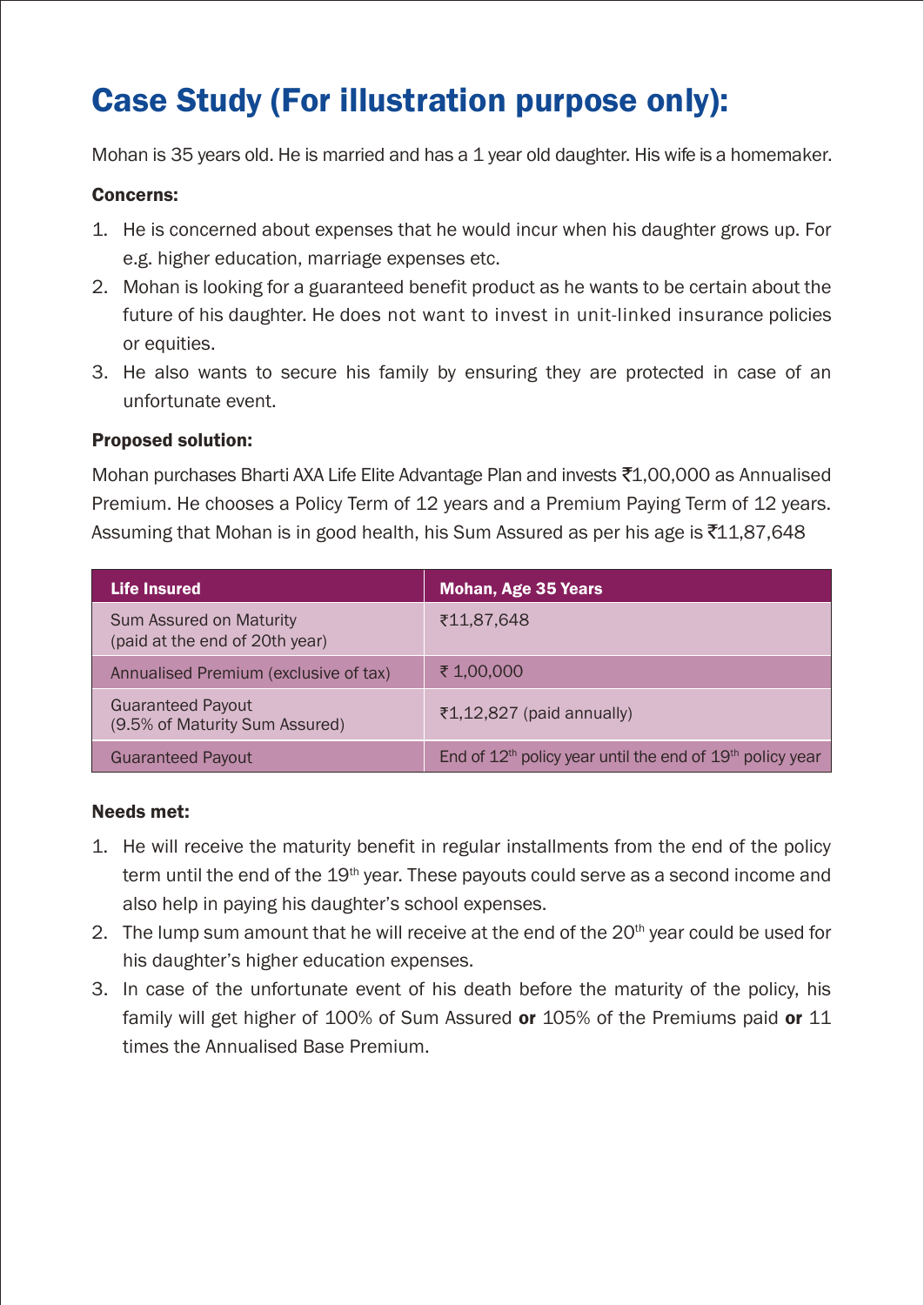## Terms and conditions

1. Free-look option: If Policyholder disagrees with any of the terms and conditions of the Policy, there is an option to return the original Policy along with a letter stating reason/s within 15 days of receipt of the Policy in case of offline Policy and within 30 days of receipt of the Policy in case of Policy sourced through distance marketing (i.e. online sales). The Policy will accordingly be cancelled and the Company will refund an amount equal to the Premium paid and may deduct a proportionate risk premium for the period on cover, the medical expenses incurred by the Company (if any) and the stamp duty charges. All rights of the Policyholder under this Policy shall stand extinguished immediately on cancellation of the Policy under the free look option.

If the Policy is opted through Insurance Repository (IR), the computation of the said Free Look Period will be as stated below:

For existing e-Insurance Account: Computation of the said Free Look Period will commence from the date of delivery of the email confirming the credit of the Insurance policy by the IR.

For New e-Insurance Account: If an application for e-Insurance Account accompanies the proposal for insurance, the date of receipt of the 'welcome kit' from the IR with the credentials to log on to the e-Insurance Account(e IA) or the delivery date of the email confirming the grant of access to the eIA or the delivery date of the email confirming the credit of the Insurance policy by the IR to the eIA, whichever is later shall be reckoned for the purpose of computation of the free look period.

- 2. In case of death due to suicide within 12 months from the date of commencement of risk under the policy or from the date of revival of the policy, as applicable, the nominee or beneficiary of the policyholder shall be entitled to at least 80% of the total premiums paid till the date of death or the surrender value available as on the date of death whichever is higher, provided the policy is in force..
- 3. Vesting of Ownership : In case the Life Insured is a minor, the ownership of Policy will automatically vest on the Life Insured on attainment of majority. In case of death of the Policyholder while the Life Insured is a minor, surrender and any other such options available under the policy cannot be exercised during the period of minority of the Life Insured
- 4. This is a non-linked, non-participating Individual Life Insurance Savings policy.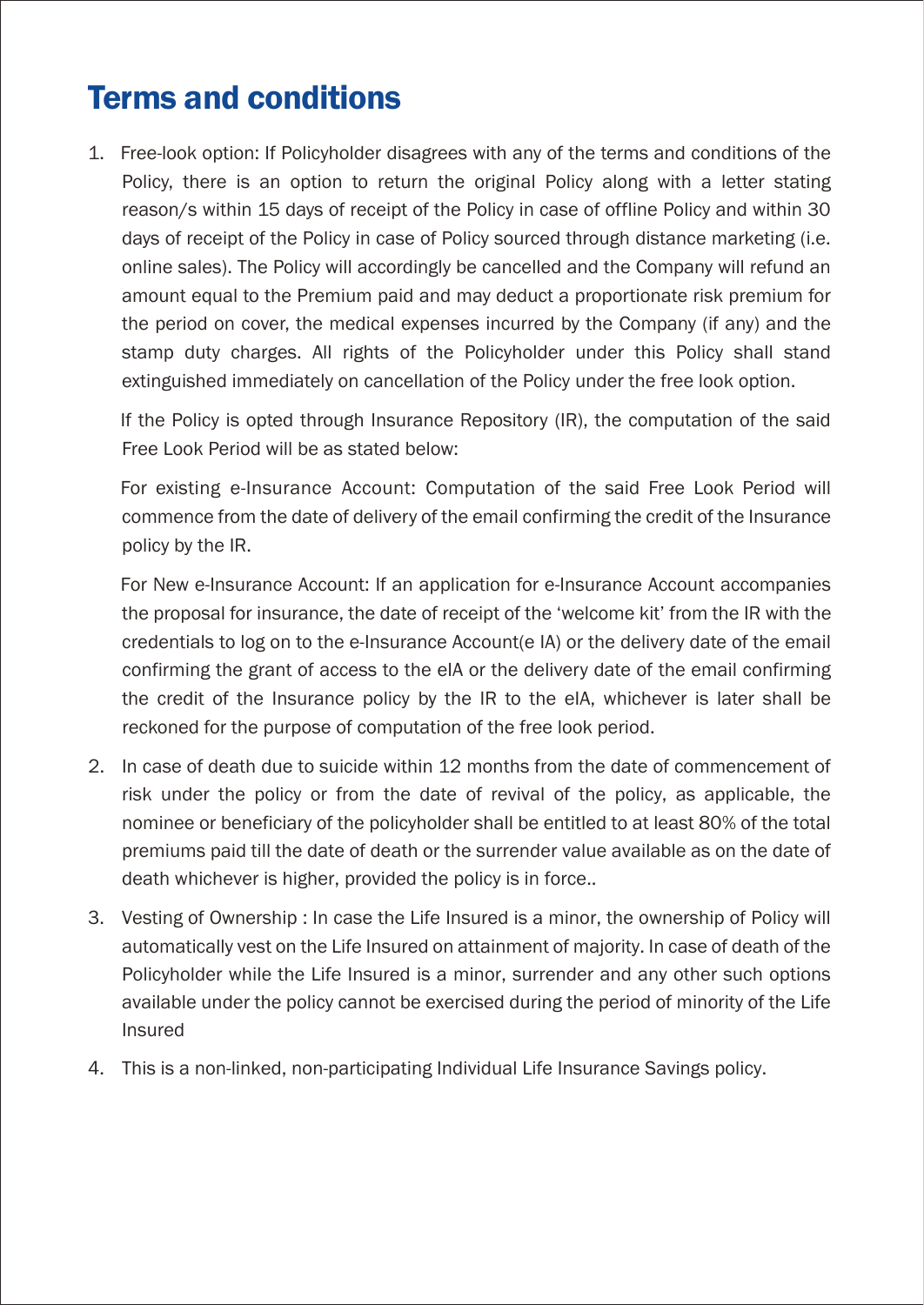## SECTION 41 OF INSURANCE ACT 1938

- 1. "No person shall allow or offer to allow, either directly or indirectly, as an inducement to any person to take out or renew or continue an insurance in respect of any kind of risk relating to lives in India, any rebate of the whole or part of the commission payable or any rebate of the premium shown on the Policy nor shall any person taking out or renewing or continuing a Policy accept any rebate except such rebate as may be allowed in accordance with the published prospectus or tables of the Insurer.
- 2. Any person making default in complying with the provisions of this section shall be punishable with fine which may extend to ten lakh rupees".

## SECTION 45 OF INSURANCE ACT 1938

Fraud, Misrepresentation and forfeiture would be dealt with in accordance with provisions of Sec 45 of the Insurance Act 1938 as amended from time to time.

*[A Leaflet containing the simplified version of the provisions of Section 45 is enclosed in appendix – I for reference]*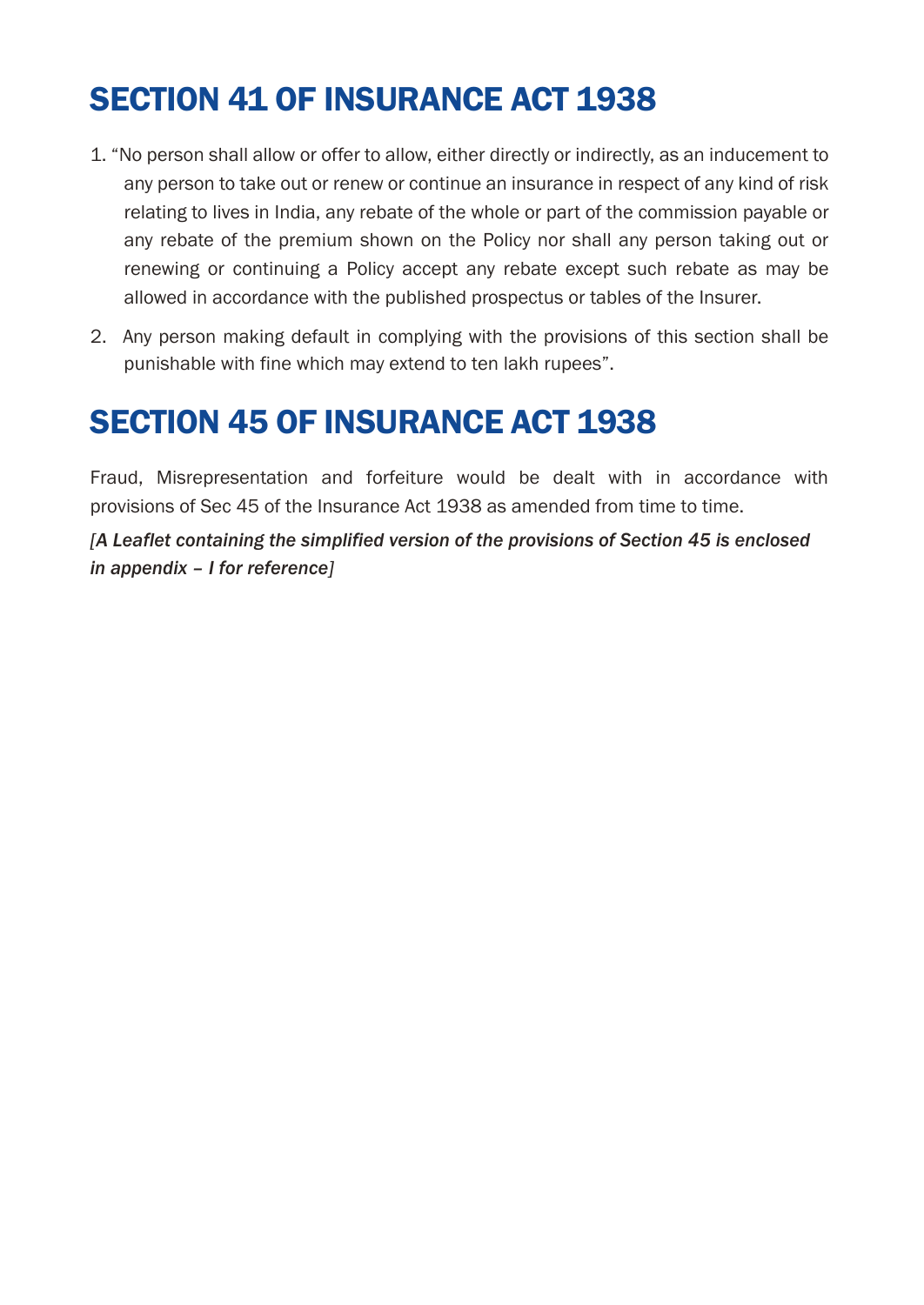#### **Disclaimers**

Life Insurance Coverage is available under this policy

• Bharti AXA Life Insurance is the name of the Company and Bharti AXA Life Elite Advantage is only the name of the non-linked, non-participating individual Life Insurance savings plan and does not in any way represent or indicate the quality of the policy or its future prospects

This product brochure is indicative of the terms, conditions, warranties and exceptions contained in the insurance policy bond

- Riders are not mandatory and are available for an additional cost
- The tax benefits are subject to change as per change in tax laws from time to time

• Bharti AXA Life Hospi Cash Rider (UIN : 130B007V04), Bharti AXA Life Accidental Death Benefit Rider (UIN: 130B008V02) and Bharti AXA Life Premium Waiver Rider (UIN: 130B005V04) are the name of the traditional non-linked, non-participating rider and does not in any way represent or indicate the quality of the Rider or its future. Bharti AXA Life Term Rider (UIN: 130B009V02) is the name of the traditional non-linked, non-participating Term rider and does not in any way represent or indicate the quality of the Rider or its future.

Bharti AXA Life Insurance Company Limited, IRDAI Registration No.: 130 Registered Office: Bharti AXA Life Insurance Company Ltd. IRDAI Regd. No. 130 dated 14/07/2006 [Life Insurance Business]Unit No. 1904, 19th Floor, Parinee Crescenzo, 'G' Block, Bandra Kurla Complex, BKC Road, Behind MCA Ground, Bandra East, Mumbai - 400051, Maharashtra.

CIN No.: U66010MH2005PLC157108 UIN: 130N060V05 Advt. No.: II-May-2020-2206

#### BEWARE OF SPURIOUS/FRAUD PHONE CALLS!

IRDAI is not involved in activities like selling insurance policies, announcing bonus or investment of premiums. Public receiving such phone calls are requested to lodge a police complaint.

Trade Logos bharti and AA used in the document belong to Bharti Enterprises (Holdings) Private Ltd. and AXA SA respectively and are used by Bharti AXA Life under license.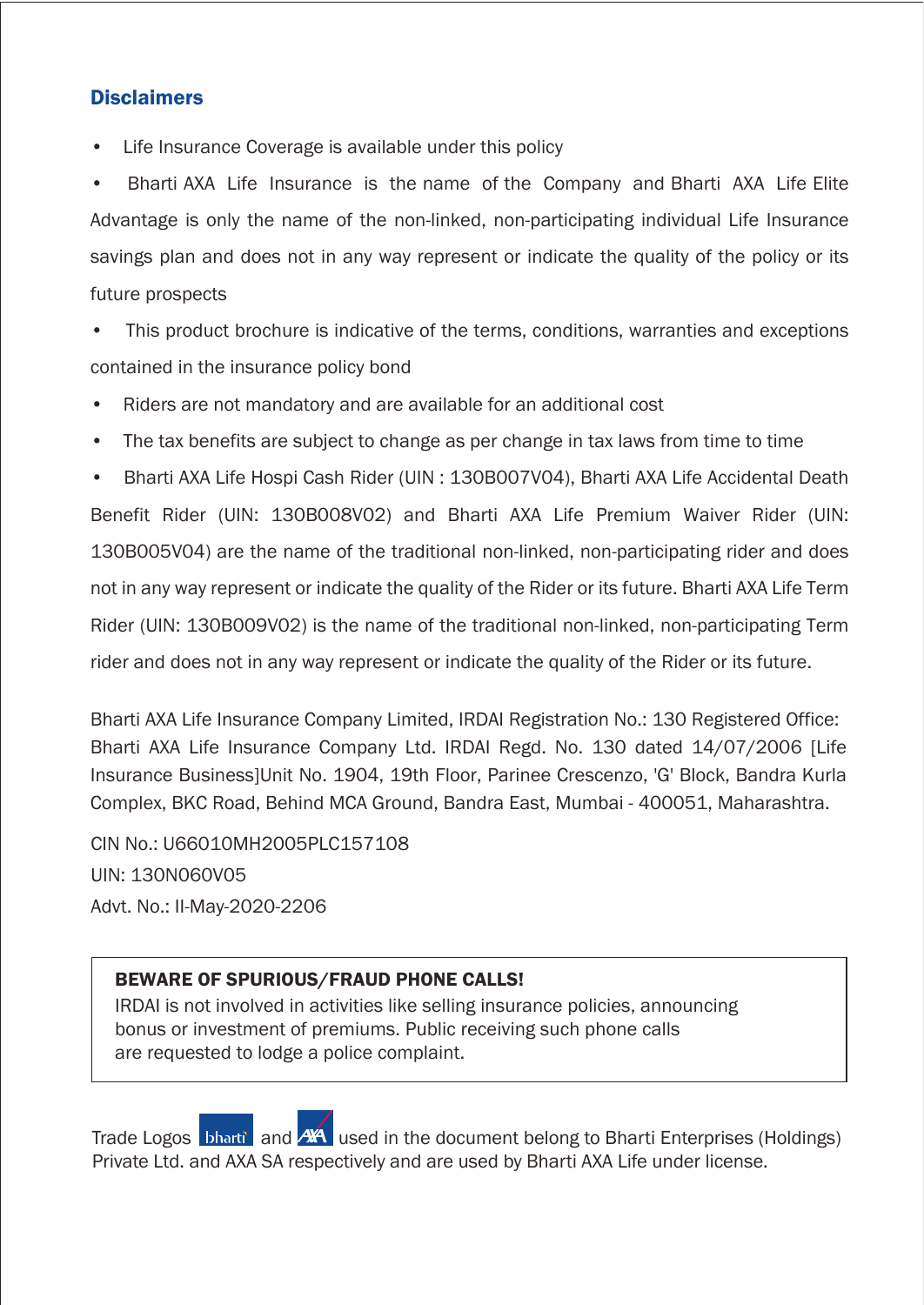### Appendix I: Section 45 – Policy shall not be called in question on the ground of mis-statement after three years

Provisions regarding Policy not being called into question in terms of Section 45 of the Insurance Act, 1938, as amended from time to time are as follows:

- 01. No Policy of Life Insurance shall be called in question on any ground whats ever after expiry of 3 years from:
	- a. the date of issuance of Policy or
	- b. the date of commencement of risk or
	- c. the date of reinstatement of Policy or
	- d. the date of rider to the Policy whichever is later.
- 02. On the ground of fraud, a Policy of Life Insurance may be called in question within
	- 3 years from:
	- a. the date of issuance of Policy or
	- b. the date of commencement of risk or
	- c. the date of reinstatement of Policy or
	- d. the date of rider to the Policy whichever is later.

For this, the insurer should communicate in writing to the insured or legal representative or nominee or assignees of insured, as applicable, mentioning the ground and materials on which such decision is based.

- 03. Fraud means any of the following acts committed by insured or by his agent, with the intent to deceive the insurer or to induce the insurer to issue a life insurance Policy:
	- a. The suggestion, as a fact of that which is not true and which the insured does not believe to be true;
	- b. The active concealment of a fact by the insured having knowledge or belief of the fact;
	- c. Any other act fitted to deceive; and
	- d. Any such act or omission as the law specifically declares to be fraudulent.
- Mere silence is not fraud unless, depending on circumstances of the case, it is 04. the duty of the insured or his agent keeping silence to speak or silence is in itself equivalent to speak.
- 05. No Insurer shall repudiate a life insurance Policy on the ground of Fraud, if the Insured/beneficiary can prove that the misstatement was true to the best of his knowledge and there was no deliberate intention to suppress the fact or that such mis-statement of or suppression of material fact are within the knowledge of the insurer. Onus of disproving is upon the Policyholder, if alive, or beneficiaries.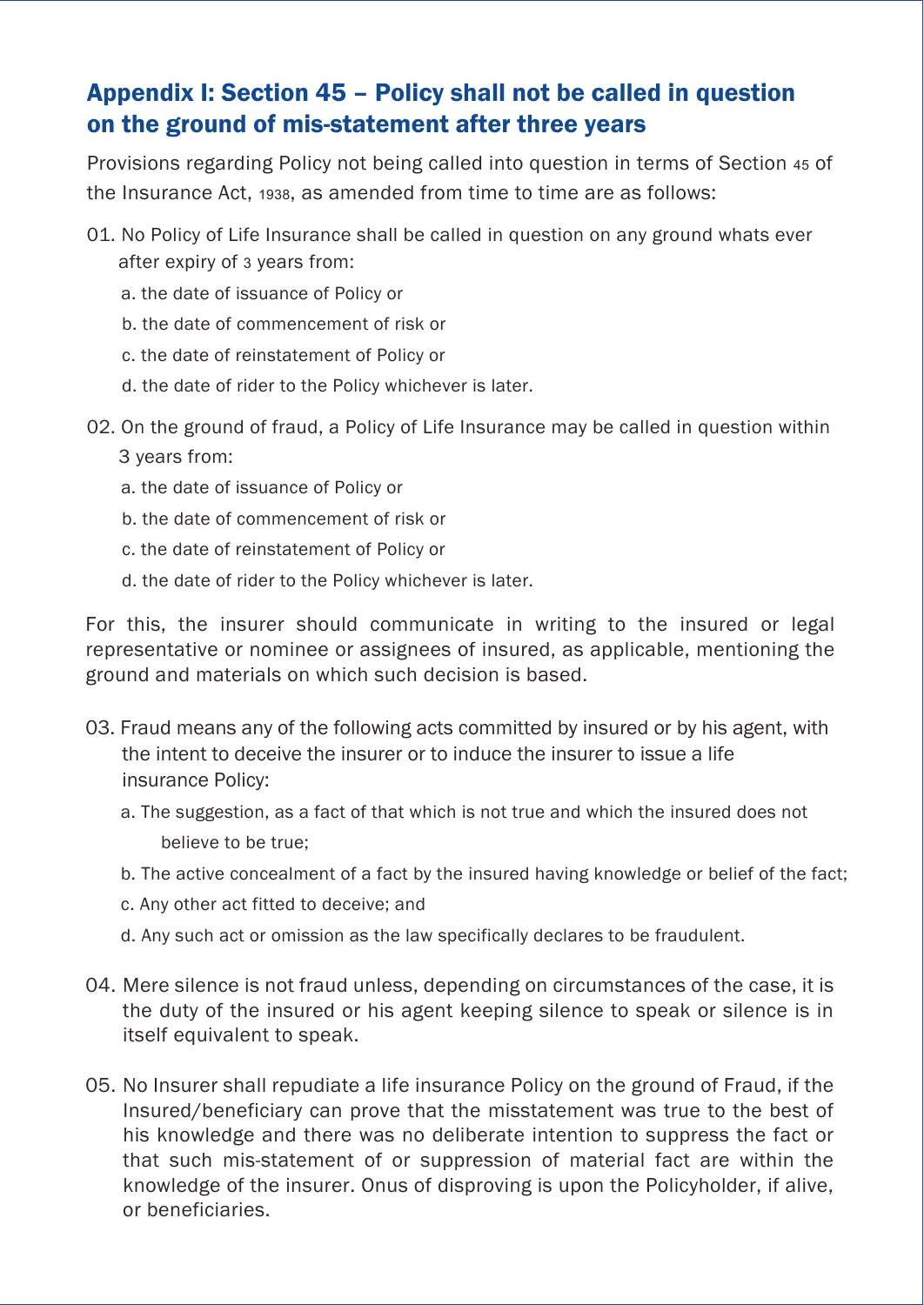- 06. Life insurance Policy can be called in question within 3 years on the ground that any statement of or suppression of a fact material to expectancy of life of the insured was incorrectly made in the proposal or other document basis which Policy was issued or revived or rider issued. For this, the insurer should communicate in writing to the insured or legal representative or nominee or assignees of insured as applicable, mentioning the ground and materials on which decision to repudiate the Policy of life insurance is based.
- 07. In case repudiation is on ground of mis-statement and not on fraud, the premium collected on Policy till the date of repudiation shall be paid to the insured or legal representative or nominee or assignees of insured, within a period of 90 days from the date of repudiation.
- 08.Fact shall not be considered material unless it has a direct bearing on the risk undertaken by the insurer. The onus is on insurer to show that if the insurer had been aware of the said fact, no life insurance Policy would have been issued to the insured.
- The insurer can call for proof of age at any time if he is entitled to do so and no 09.Policy shall be deemed to be called in question merely because the terms of the Policy are adjusted on subsequent proof of age of life insured. So, this Section will not be applicable for questioning age or adjustment based on proof of age submitted subsequently.

[Disclaimer: This is not a comprehensive list of amendments of Insurance Laws (Amendment) Ordinance, 2014 and only a simplified version prepared for general information. Policyholders are advised to refer to Original Ordinance Gazette Notification dated December 26, 2014 for complete and accurate details. ]